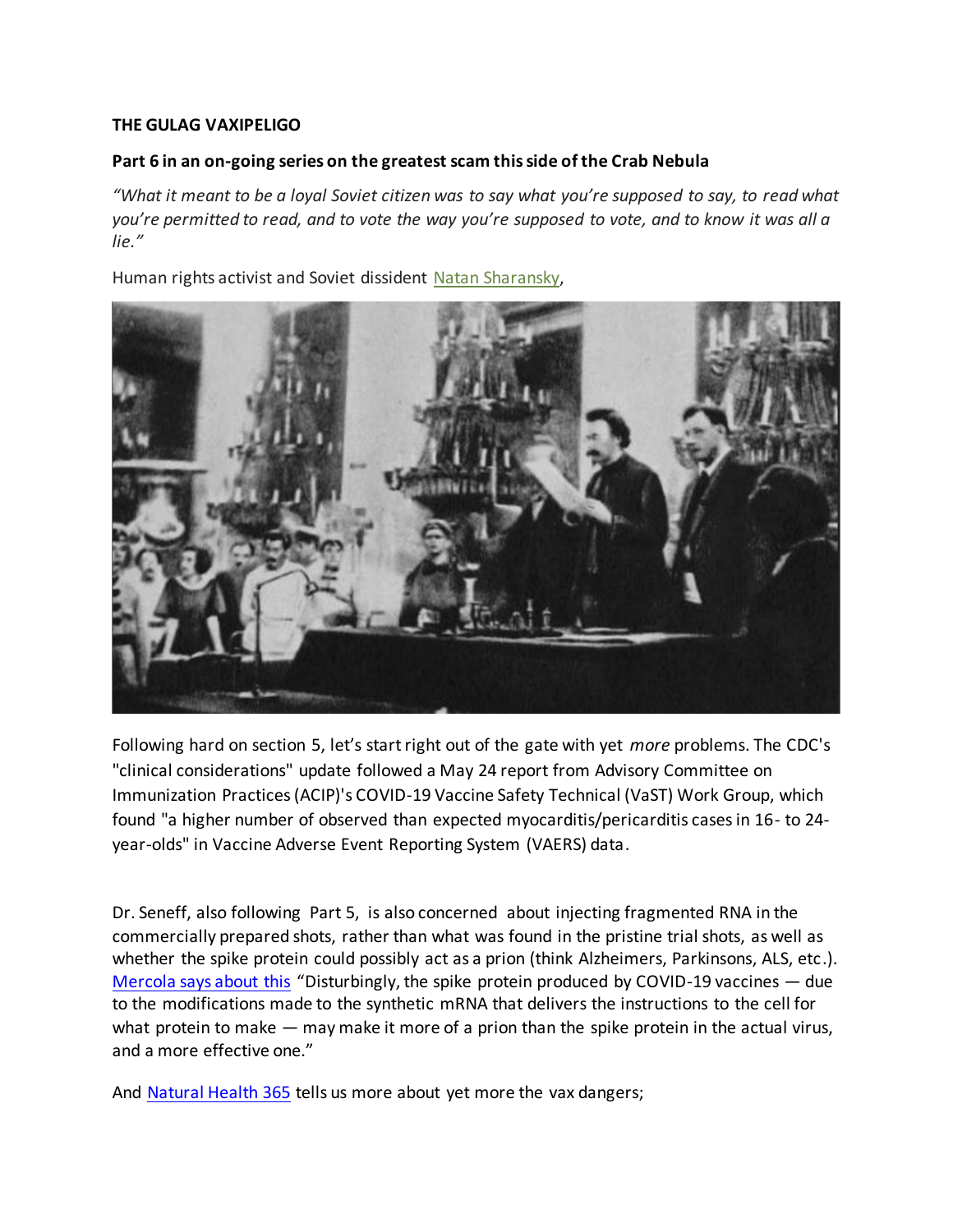"*Children's Health Defense recently reported that as of April 9, 2021, there have been 56,869 reported adverse events following the COVID shot, "including 2,342 deaths and 7,971 serious injuries between Dec. 14, 2020, and April 1, 2021." More recently (April 13), the CDC announced on their website that reported deaths since December 2020 have climbed to 3,005. Of course, mainstream media, pro-jab healthcare providers, and public health officials are quick to dismiss these reported adverse events, citing that just because these events are reported doesn't prove they were caused by the COVID injection. This is true and important to keep in mind. However, it should be noted that the U.S. Food and Drug Administration (FDA) stated in a December 2020 briefing document on the Pfizer COVID jab that there is "currently insufficient data to make conclusions about the safety of the vaccine in subpopulations such as children less than 16 years of age, pregnant and lactating individuals, and immunocompromised individuals." It would follow, then, that the reports of adverse events in VAERS should be thoroughly investigated and contribute to data clarifying the true safety of these experimental drugs. And yes, even the FDA itself nods to the value of VAERS when it calls for the continued use of "active and passive safety surveillance" of these drugs. So, should we really be so dismissive of these thousands of reported events?"* 

[Natural Health 365 also reported further concern](https://www.naturalhealth365.com/covid-injection-side-effect-blood-clots-3801.html)s about the vaccine safety relative to issues like blood clots, where in April "*the U.S. Food and Drug Administration (FDA) and U.S. Centers for Disease Control and Prevention (CDC) urged states to temporarily withhold giving the Janssen COVID injection due to concerning reports of blood clots."*

Judy Mikovits, who, while she may be right or wrong, has undergone a *massive* amount of character assassination by the fake news, also worries that *reproductive harm* might eventuate, in that the spike protein antibodies attack they syncytium (yeah, I didn't know what that was either. [Here's a quick help](https://www.sciencedirect.com/topics/medicine-and-dentistry/syncytium)).

British biochemist *Chris Woolams, founder of the UK's largest cancer charity website, [adds](https://chriswoollamshealthwatch.com/blog/my-vaccine-dilemma/) "The Pfizer and Moderna vaccines actually scare me. These are a completely new type of vaccine, an mRNA vaccine. Do I want to be a guinea pig from a new type of, never-before-used, vaccine which is being trialled on something as deadly as a Coronavirus? … And Facebook taking posts down saying there's no evidence of a connection, to me is rather like claiming there is no proven connection between someone in a car crash dying 24 hours later of a brain haemorrhage."*

A MedPage article, by [Kristina Fiore, Director of Enterprise](https://www.medpagetoday.com/special-reports/exclusives/93040) & Investigative Reporting, MedPage Today, on June 10, 2021 entitled Myocarditis and COVID Vaccines: Where Do We Stand? discussed the issue with hearts, reporting "*In early June, the CDC issued a note to healthcare providers raising awareness of myocarditis and pericarditis after vaccination, particularly in younger males. That guidance stated that, since April, there's been an increase in reports of myocarditis and pericarditis after getting the Pfizer or Moderna vaccines, but that there hasn't been a similar reporting pattern following the Johnson & Johnson vaccine... In VAERS data, there were 475 reports of the condition in people age 30 and under, 226 of which have met the CDC's working case definition. Preliminary data suggest that most patients (at least 81%) made a full*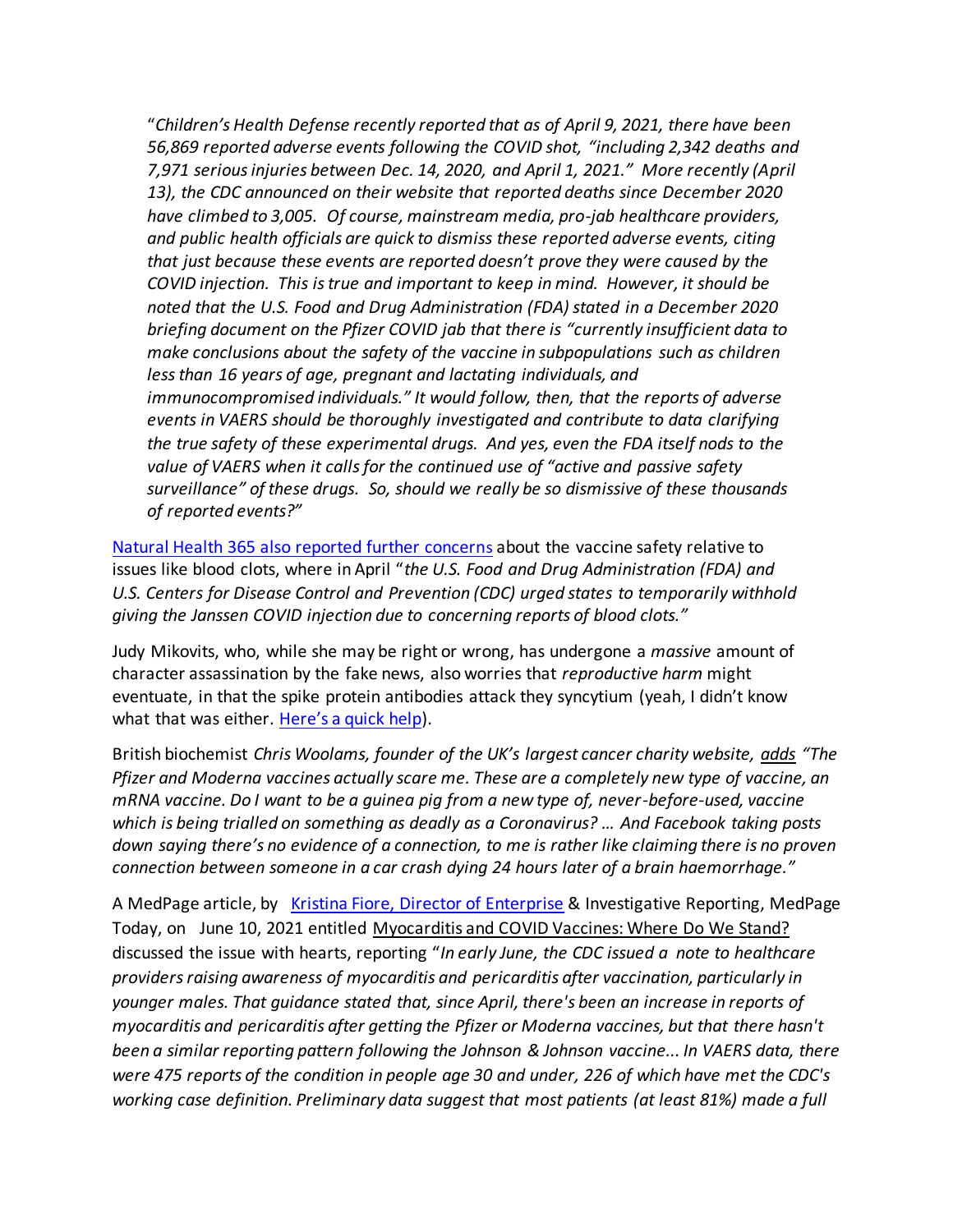*recovery"* and "*Israeli health regulators said last week that the small number of myocarditis cases seen mainly among men ages 16 to 30 were likely linked to Pfizer's vaccine."* Also, In early May, the European Medicines Agency's Pharmacovigilance Risk Assessment Committee (PRAC) said it was [investigating reports of myocarditis and pericarditis](https://www.ema.europa.eu/en/news/meeting-highlights-pharmacovigilance-risk-assessment-committee-prac-3-6-may-2021) among people who received Pfizer's vaccine. The agency recommended an initial evaluation *"considering an ECG, troponin level, and inflammatory markers such as C-reactive protein and erythrocyte sedimentation rate."* Not to be outdone, the Fiore report tells us the American Academy of Pediatrics has also published in its journal *Pediatrics* a " [prepublication review"](https://pediatrics.aappublications.org/content/early/2021/06/04/peds.2021-052478) series of seven male patients ages 14 to 19 who developed symptomatic myocarditis 2 to 4 days after the second dose of the Pfizer vaccine. Thankfully, all experienced rapid resolution of their symptoms – but what of the future? In an [accompanying commentary,](https://pediatrics.aappublications.org/content/pediatrics/early/2021/06/02/peds.2021-052644.full.pdf) Sean O'Leary, MD, MPH, of the University of Colorado in Aurora, and Yvonne Maldonado, MD, of Stanford University, wrote that while the authors "are quick to point out that a causal relationship between vaccination and myocarditis has not been established, the temporal association of these cases with vaccination as well as the striking similarity in the clinical and laboratory presentations raise the possibility for such a relationship.

Moving over to the pandemic from the statistics perspective, Jeff Thomas from the Doug Casey newsletter details the fake nature of the pandemic statistics perfectly, noting "*A.M.A. and/or CDC/NCHS annual All-Cause death statistics and both sources offer up a very different of the Covid 'crisis.' Death counts increase ~ 1%/year, about the same as population increases. If there had been no coronavirus, we might have expected an all-cause death count of about 2,883,386 in 2020 was 2,916,492, an increase from the norm of 33,106, not 400,000. "Based upon a total population of 330,849,169, if every single one of these additional deaths was due to covid-19, this would mean a death rate of .01%. This death rate is clearly not in keeping with a pandemic. But it is, in fact, very much in keeping with a standard flu season rate. The only way that the coronavirus could be responsible for 400,000 deaths in the US in 2020 would be if at least 367,000 people conveniently ceased dying of other causes, such as heart failure, car crashes and cancer."*

In just the first four months of usage, the COVID-19 vaccines have killed more people *than all available vaccines combined* from mid-1997 until the end of 2013 — a period of 15.5 years (note that each year, 165 million Americans get the flu shot, let alone all other types of vaccines, such as shingle, tetanus, etc., and as of April 23, 2021, VAERS had also received 12,618 reports of serious adverse events. In total, 118,902 adverse event reports had been filed, and by May 21, 2021, there [4,406 deaths reported to VAERS](https://www.openvaers.com/covid-data) after a COVID injection – meaning that over only six months, already more than the [2,149 deaths recorded from 1997-2013](https://academic.oup.com/cid/article/61/6/980/451431) from all other vaccines combined. Since VAERS [only captures between 1-10% of all incidents,](https://www.nvic.org/nvic-vaccine-news/january-2015/cdc-changes-restrict-vaccine-reaction-reports.aspx) the true death toll could be as many as 440,600. [BMJ says the number](https://www.bmj.com/rapid-response/2011/10/30/adverse-reactions-varicella-vaccination-are-grossly-under-reported) is less than 10%, an investigation by US Dept. of Health and Human Services said perhaps only 1% - se[e here](https://digital.ahrq.gov/sites/default/files/docs/publication/r18hs017045-lazarus-final-report-2011.pdf) or [here.](https://thevaccinereaction.org/2020/01/only-one-percent-of-vaccine-reactions-reported-to-vaers/) Regarding VAERS only [catching 1% of vaccine injuries](https://digital.ahrq.gov/sites/default/files/docs/publication/r18hs017045-lazarus-final-report-2011.pdf), as they say "Close enough for government work!" See also [here](https://thevaccinereaction.org/2020/01/only-one-percent-of-vaccine-reactions-reported-to-vaers/) for a report on yet another of the 1% reported issue. Truth is, most people don't know the system exists, let alone having the time or interest to report issues. The BMJ concurs with the above, noting [that, at most, only 10% of vaccine injuries are ever reported](https://www.bmj.com/rapid-response/2011/10/30/adverse-reactions-varicella-vaccination-are-grossly-under-reported). That means that ten,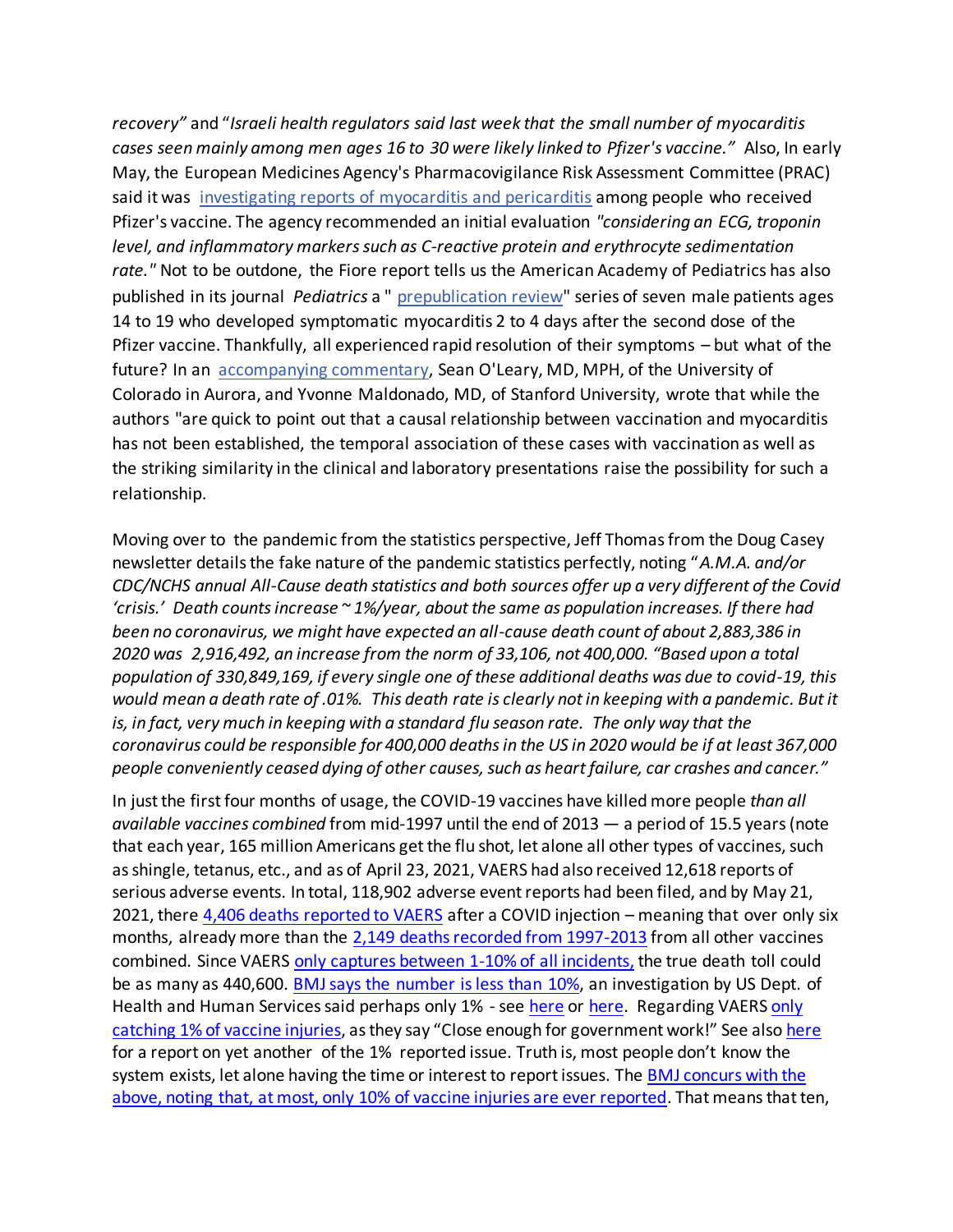perhaps even 100 times more vaccine issues have occurred than reported, possibly as high as 1.2 *million.* In the real world, Moderna's COVID-19 vaccine [induced adverse reactions in 'more than](https://justthenews.com/nation/science/moderna-covid-19-vaccine-induced-adverse-reactions-more-half-trial-participants)  [half' of trial participants](https://justthenews.com/nation/science/moderna-covid-19-vaccine-induced-adverse-reactions-more-half-trial-participants). Sweden reported over 1% adverse reactions as well [here.](https://needtoknow.news/2021/05/sweden-records-more-than-30k-cases-of-side-effects-tied-to-covid-jabs/?utm_source=rss&utm_medium=rss&utm_campaign=sweden-records-more-than-30k-cases-of-side-effects-tied-to-covid-jabs) As noted, for every reported adverse reaction how many unreported adverse reactions are there? This writer's guess is somewhere between 2 and 5 at least. That means in Sweden, the adverse reactions totaled more like 2% – 5%.

Other reports tell us Moderna and Pfizer both acknowledged that their vaccine [could cause](https://www.cnbc.com/2020/10/01/coronavirus-vaccine-trial-participants-exhaustion-fever-headaches.html)  [symptoms similar to COVID-19](https://www.cnbc.com/2020/10/01/coronavirus-vaccine-trial-participants-exhaustion-fever-headaches.html); that twenty volunteers [suffered serious reactions to Johnson &](https://thevaccinereaction.org/2020/10/20-volunteers-suffer-serious-reactions-to-johnson-johnsons-covid-19-vaccine/)  [Johnson's Covid](https://thevaccinereaction.org/2020/10/20-volunteers-suffer-serious-reactions-to-johnson-johnsons-covid-19-vaccine/)-19 vaccine during its phase 1/2a trials; that the AstraZeneca vaccine trial was [suspended after a participant experienced an adverse reaction](https://www.statnews.com/2020/09/08/astrazeneca-covid-19-vaccine-study-put-on-hold-due-to-suspected-adverse-reaction-in-participant-in-the-u-k/) known as transverse myelitis; that [two participants and four controls died](https://www.jewishpress.com/headline/fda-2-participants-4-controls-died-in-pfizer-vaccine-trials/2020/12/08/) in Pfizer vaccine trials an[d 4 volunteers developed](https://www.rt.com/usa/509081-pfizer-vaccine-fda-bells-palsy-covid/?utm_source=rss&utm_medium=rss&utm_campaign=RSS)  [Bell's Palsy \(facial paralysis\)](https://www.rt.com/usa/509081-pfizer-vaccine-fda-bells-palsy-covid/?utm_source=rss&utm_medium=rss&utm_campaign=RSS) after taking Pfizer Covid-19 shot. All part of a day's work, I guess, for the junior Unit 731s. Not familiar with Japanese Unit 731? You may want to bone up on it: see [https://unit731.org/;](https://unit731.org/) now that has come here. (And don't think the US is lilly-white. Not only the Tuskeegee experiments, where they gave blacks syphilis and left them untreated; and not to be racist, where they messed with whites in mind control experiments with MKUltra, spraying San Francisco with a simulated bio weapon back in the 1950s, and then overseas, including biological "experiments" in Guatemala (and you might want to even fold in things like Operation Gladio in Italy – although the latter was political, not biological, it still shows the games the state can play, while gas-lighting everyone).

And speaking of Europe, the European Medicines Agency, [EudraVigilance](https://www.ema.europa.eu/en/human-regulatory/research-development/pharmacovigilance/eudravigilance), is a database reporting suspected adverse drug reaction reports. Of the four top Covid inoculations, 12,184 [Europeans died, with 1,196,190](https://healthimpactnews.com/2021/12184-dead-1196190-injuries-european-database-of-adverse-drug-reactions-for-covid-19-vaccines/) adverse effects as of May 22, 2021. During an interview, Dr. Peter McCullough [told journalist Alex Newman](https://thenewamerican.com/covid-shot-killing-large-numbers-warns-top-covid-doc-peter-mccullough/), "These figures would have merited an investigation by federal health authorities." In another interview, McCullough added "*It's stunning. By this time, we should be using the Harvard protocol, the Emory protocol. How about Hopkins? I'll take any one of them … We seem to somehow have developed a uniform game plan … to do nothing to help patients with COVID-19, passively allow as much suffering hospitalization and death as possible, create enormous amounts of fear in our society, and then be prepared for mass vaccination." Patrick Coffin also does an extensive interview with McCullough* [here](https://www.patrickcoffin.media/top-cardiac-doctor-warns-against-the-vaccine/) *(47 min.)*

*Note that the AstraZeneca and J&J shots use viral vectors, while the other two use nanolipid coated mRNA. While the latter may be possibly better, they cause other problems, says Judy Mikovits: "As mentioned, it's an adenovirus vector expressing the protein. So, the HIV, the XMRV envelope, the syncytin, the HERV-W envelope and the ACE2 are already being expressed in the vector. With respect to the RNA component, it's less dangerous because you're not going to see much of the mechanisms we've been talking about. But these adenovirus vector proteinproducing vaccines are grown in an aborted fetal tissue cell line, so now you've got human syncytin [in there]. You've got 8% of the human genome of another human.So, again, looking at the communication that has to regulate your Type I interferon response, it's going to give you autoimmunity. In immunocompromised people, it's going to continue to express and that will*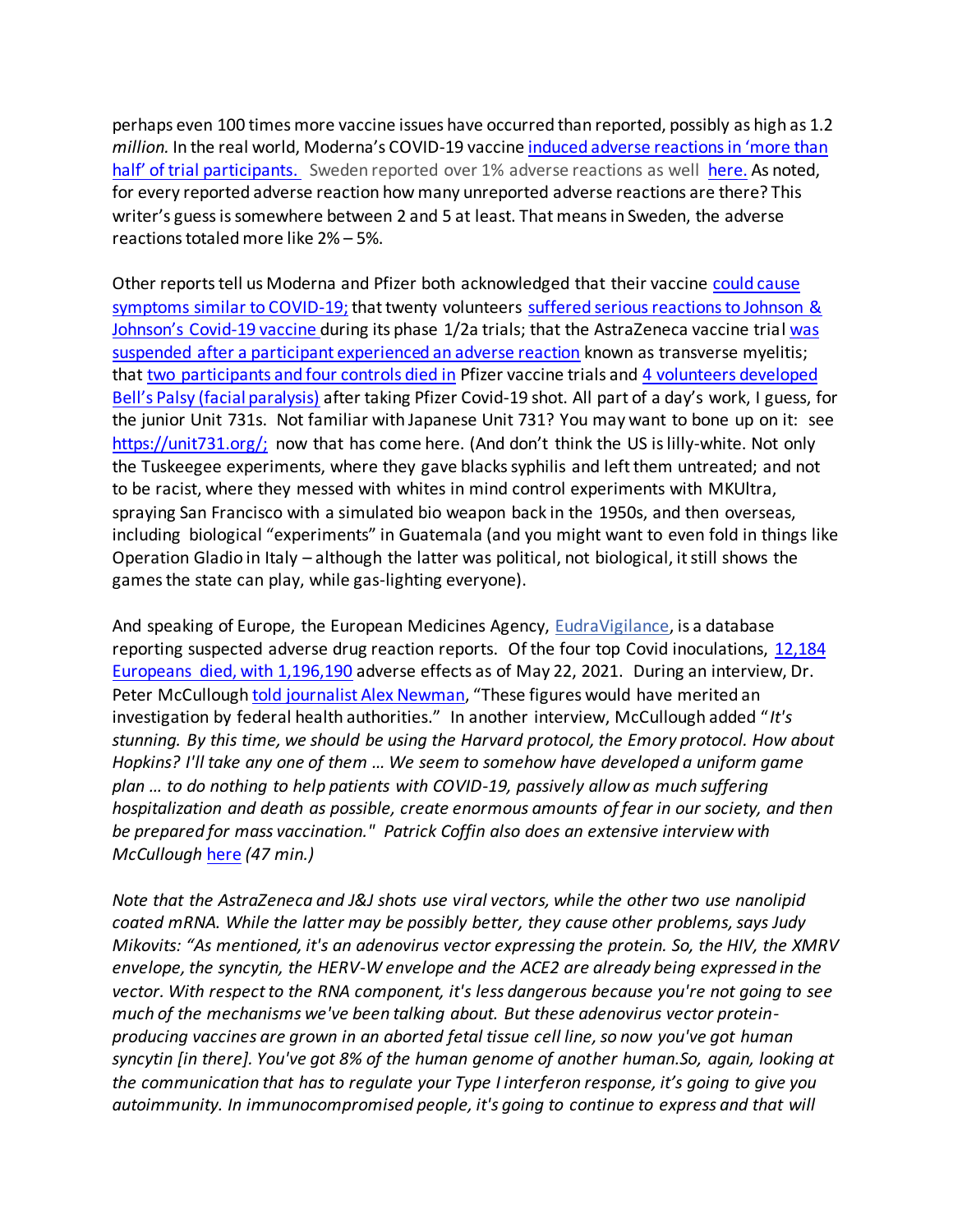*give you a live infection, and you already have your firetrucks fighting another [infection]. You can't fight a war on three fronts. I say, 'You only need one shot because it's the most toxic.' It's the most toxic in that sense. We have many mechanisms to degrade RNA, and we can restore methylation machinery. It's a nightmare, but I believe our immune system can break it [the synthetic vaccine mRNA) down."*

Mikovits believes the vector-based DNA vaccines (AstraZeneca and Johnson & Johnson) are the most dangerous for those with chronic Lyme disease or any inflammatory disease associated with an abnormal host immune response, such as shingles, viral infections or cancer, women who have already received the Gardasil vaccine (as this may predispose them to problems with the lipid nanoparticle), and those with Parkinson's or Huntington-like diseases; for kids, it's the mRNA vax, as *"their immune systems are growing, growing, growing, growing. You introduce or you turn on a fire, what happens? All the stem cells that are important for growing that say, 'OK, all is calm in the immune system, go build bone, go build brain cells, go do the pruning with the macrophages.' You can't have your macrophages clearing all the viruses. And yes, reverse transcriptase is 'on,' it's expressed in telomeres. You're growing. That's the whole idea of everything. All the brakes are off. Same thing in pregnancy. That's why we don't do anything in pregnancy because you've got to stay unmethylated in order to respond to your environment, that endogenous genome of the virome. That's your Type I interferon responses.You don't want myelopoiesis, you want embryonic development. We're going to see things like Down syndrome … Rett syndrome. Rett syndrome, that's inappropriate DNA methylation in little girls. So, for the kids, the worst thing in the world is the RNA vaccines."*

Tucker Carlson speculated on his May 5, 2021 show that in just four months, these vaccines may have killed more than ALL vaccines combined from 1997 thru 2013. In 1976, the U.S. government vaccinated an estimated 45 million people against pandemic swine flu, yet cancelled it when just 53 people died. Of course that was back before Obamacare architect Ezekiel "Why I [Hope to Die at 75"](https://www.theatlantic.com/magazine/archive/2014/10/why-i-hope-to-die-at-75/379329/) Emanuel's misanthropic vision took over America.

Moving over to the excess deaths statistics, researcher Thomas Di Ferdinando, in reviewing the extraordinary increase in claimed death count, has on the excess deaths issue – of which there has been none - states, "*Without those added deaths, there would be no evidence of a Covid pandemic. This triangulation of facts: essentially no excess deaths beyond the normal annual background count; absolutely NO relationship between Covid "confirmed" cases and Covid "confirmed" deaths; and the mysterious, last-minute dump of 268,259 all-cause deaths into the 2020 end-of-year all-cause death totals; completely demolish any pretext of their having been a 2020 viral pandemic, whether caused by a novel coronavirus or by anything else and that therefore there is no rational reason to be putting masks on children, isolating elders, destroying businesses, locking down populations and shattering the public trust."* Here are the specifics, per the CDC:

Year 2017: 2,818,503 Americans died

Year 2018: 2,839,205 deaths (20,702 more than the previous year 2017)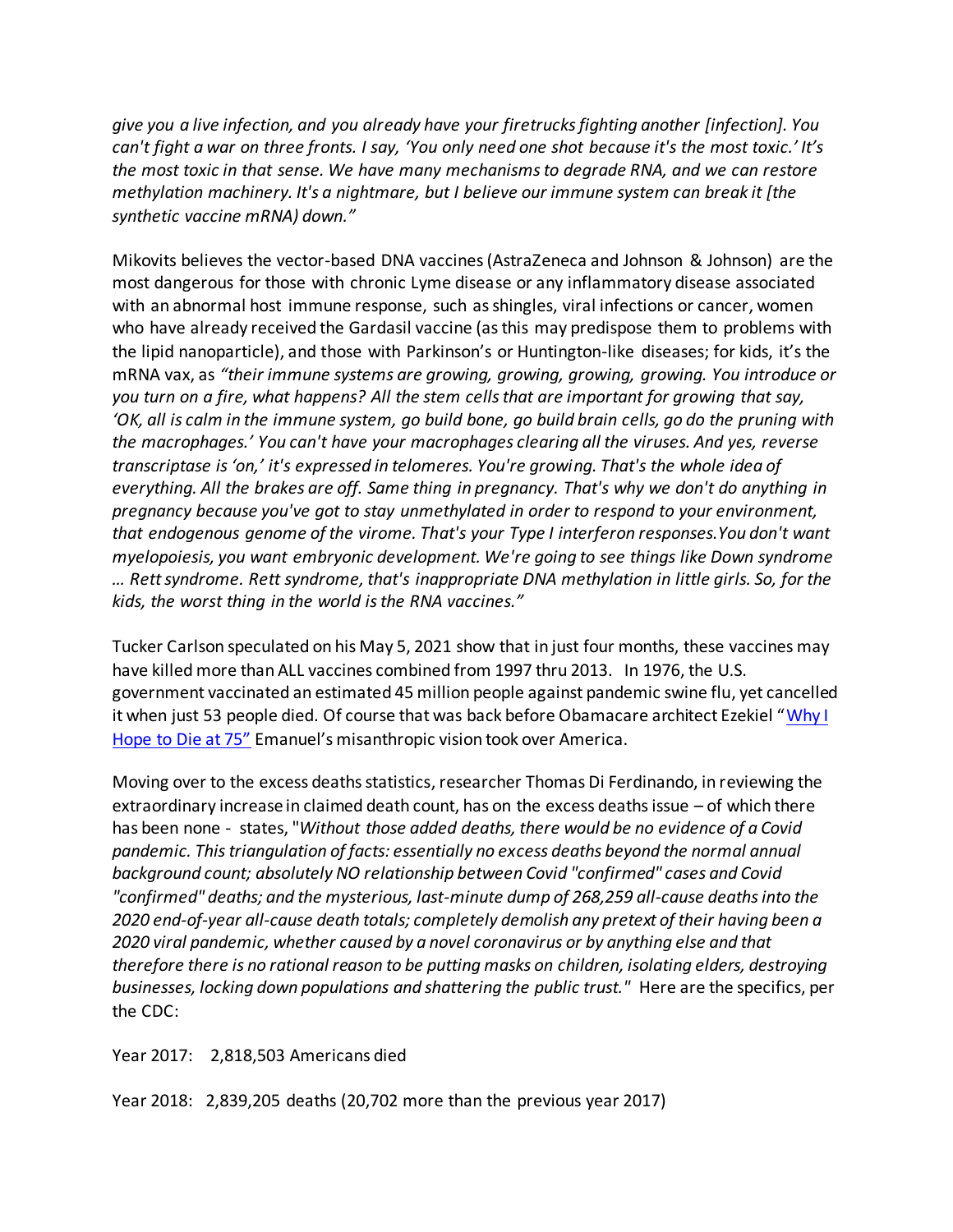Year 2019: 2,855,000 deaths (16,300 more than the previous year 2018)

Then Year 2020: 2,913,144 deaths (57,641 more than the previous year 2019)

We are told COVID is responsible for 400,000+ deaths. So the question becomes: How many people died of COVID and how many died (of other causes) WITH COVID?

In fact, as of March 31<sup>st</sup>, 2021, there had been a 6000% Increase in Reported Vaccine Deaths 1st [Quarter 2021 Compared to 1st Quarter 2020](https://medicalkidnap.com/2021/03/31/6000-increase-in-reported-vaccine-deaths-1st-quarter-2021-compared-to-1st-quarter-2020/) with some even going so far as to call them "[biological weapons of mass destruction](https://healthimpactnews.com/2020/covid-vaccines-biological-weapons-of-mass-destruction-says-wyoming-medical-doctor-and-manager-for-wyomings-state-public-health-department/)." Same date, the EU had [6,662 DEAD 299,065 Injuries in](https://medicalkidnap.com/2021/04/16/6662-dead-299065-injuries-european-database-of-adverse-drug-reactions-for-covid-19-vaccines/)  [the European Database of Adverse Drug Reactions for COVID-](https://medicalkidnap.com/2021/04/16/6662-dead-299065-injuries-european-database-of-adverse-drug-reactions-for-covid-19-vaccines/)19 "Vaccines"

Dr. Henry Ealy, who in the fall of 2020 co-authored a paper in Science, Public Health Policy and the Law, titled, ["COVID-19 Data Collection, Comorbidity & Federal Law: A Historical](file:///C:/Users/jvann/Desktop/Coronavirus%20Riots%20&%20Election%20misc/Coronvirus%20-%20my%20writings/Science,%20Public%20Health%20Policy%20and%20the%20Law%20October%2012,%202020;%202:%204-22)  [Retrospective,](file:///C:/Users/jvann/Desktop/Coronavirus%20Riots%20&%20Election%20misc/Coronvirus%20-%20my%20writings/Science,%20Public%20Health%20Policy%20and%20the%20Law%20October%2012,%202020;%202:%204-22)" later re-examined the CDC data in April 2021 and further verified that stats were being doctored, which details how the U.S. Centers for Disease Control and Prevention has enabled the corruption of case- and fatality-reporting data in violation of federal law. See ["COVID-19: CDC Violates Federal Law to Enable Corruption of Fatality-Reporting Data](https://metabolichealing.com/covid-19-cdc-violates-federal-law-to-enable-corruption-of-fatality-reporting-data/)." Some of the in-your-face gambits:

- *-* Over-reporting of fatalities enabled by a March 2020 change in how cause of death is reported on death certificates. Rather than listing COVID-19 as a contributing cause in cases where people died from other underlying conditions, it was to be listed as the primary cause.
- *-* As of August 23, 2020, the CDC reported 161,392 fatalities caused by COVID-19. Had the long-standing, original guidelines for death reporting been used, there would have only been 9,684 total fatalities due to COVID-19
- *-* The CDC violated federal law, as the Paperwork Reduction Act requires data collection and publication to be overseen by the Office of Management and Budget. Proposed changes must be published in the Federal Register and be open to public comment. None of these transparency rules were followed

Of course, in 1976 when the US vaccinate 45 million against the swine flu, the entire programme was cancelled after just 53 deaths. But that, of course, did not have a political agenda pushing it along with the likes of Bill Gates and his ilk. In fact, five months after the vaccination push, as noted above, over 10,000 in the U.S. and European Union had already died after getting the shots. Just a tad more than 53, right?

Not quite the scam of [Neil Ferguson's 1.5 million British Covid deaths](https://www.thesun.co.uk/news/uknews/12836967/lockdown-doomsday-prediction-1-5m-coronavirus-deaths/), but still pretty good! Perhaps this should be investigated by a court of law. Except that we are no longer a nation of laws, but rather of big money, fake votes, a political hack judiciary, a "pharmatocracy," and a Goebbelian media. [But then I guess that's what happens when the](https://www.waynedupree.com/2020/05/neil-ferguson-lockdown-mistress-resign/) world trusts its health and [economy to an adulterer who violated his own lockdown rules to see his mistress… right?](https://www.waynedupree.com/2020/05/neil-ferguson-lockdown-mistress-resign/) And as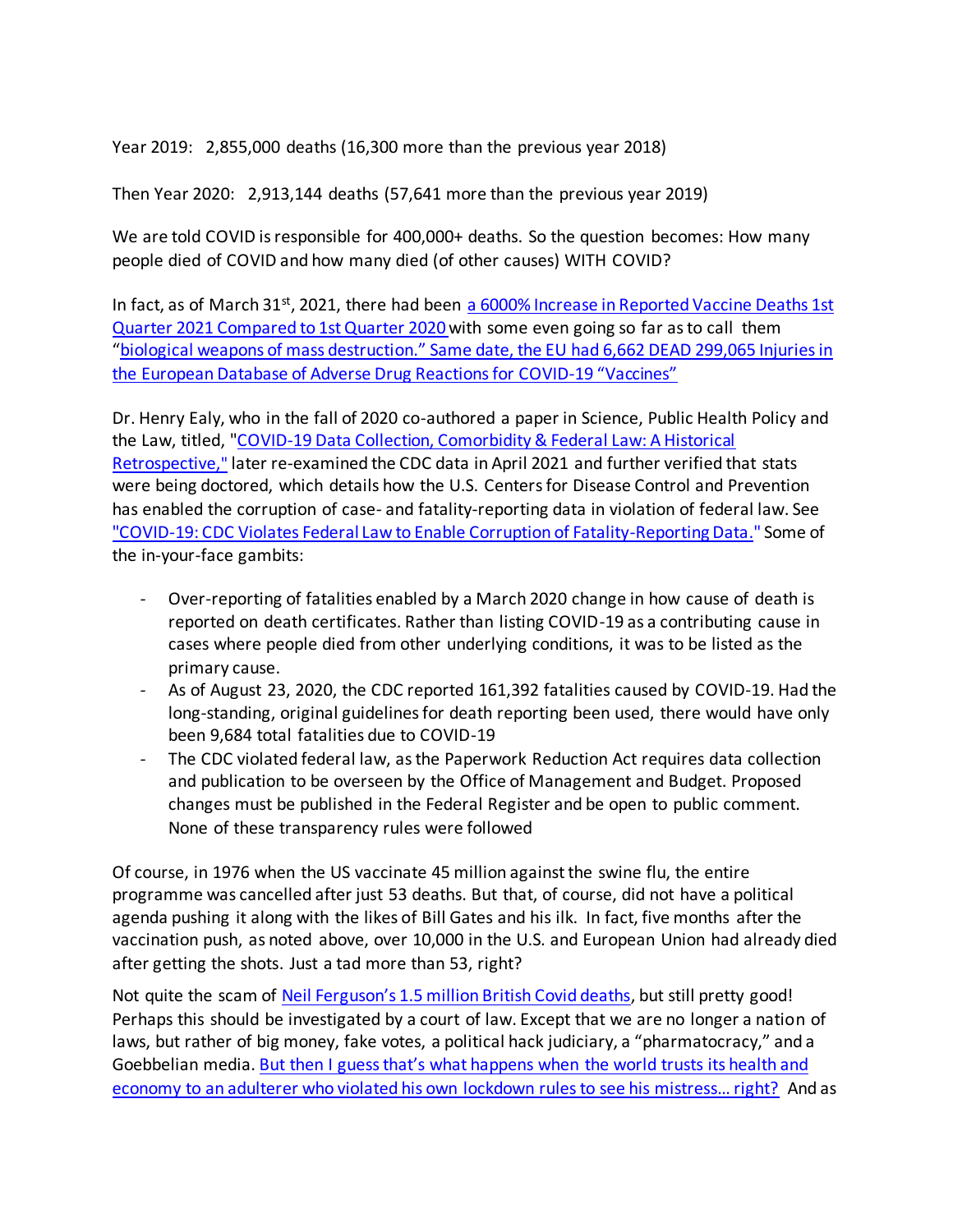Columbia University stats expert John Fund writes, the real scandal about Ferguson – who was the locomotive that got the Covid train running  $-$  is this; Why did anyone ever listen to this guy Ferguson to begin with?" See the Columbia University articl[e here.](https://statmodeling.stat.columbia.edu/2020/05/08/so-the-real-scandal-is-why-did-anyone-ever-listen-to-this-guy/) The truth is, 94% of COVID-19 deaths could also be [attributed to other causes](https://www.cdc.gov/nchs/nvss/vsrr/covid_weekly/index.htm?fbclid=IwAR2-muRM3tB3uBdbTrmKwH1NdaBx6PpZo2kxotNwkUXlnbZXCwSRP2OmqsI#Comorbidities). The 94% of people who died with COVID-19 had an average of **4 additional conditions**that could have directly contributed to their death, per the CDC, and [PCR-tests inflated COVID-19 case numbers](https://degraw.substack.com/p/national-security-alert-covid-tests) with an extremely high level of false positives.

And of course, by now, most informed people know that the excessively high cycle thresholds (CTs) when processing the results from those getting the PCR (polymerase chain reaction test, invented by the late Nobel Chemistry Prize winner Kary Banks Mullis, who died Aug. 2019 before Covid started ) tests has misrepresented the number actually with the virus. Mercola has a good analysis of the issue [here.](https://articles.mercola.com/sites/articles/archive/2020/12/18/pcr-test-reliability.aspx) Setting it to 40, or even 45 and WHO originally set it to, is results in a lot of false positives – in fact, it results in a staggering 97% false positives per [Clinical](https://academic.oup.com/cid/advance-article/doi/10.1093/cid/ciaa1491/5912603)  [Infectious Diseases September 28, 2020; ciaa1491!](https://academic.oup.com/cid/advance-article/doi/10.1093/cid/ciaa1491/5912603). Thankfully, fake president Joe Biden, elected with fake votes, changed the fake CT threshold on Jan. 20, the day of inauguration, the magically lower the number of Covid cases! So, just like Obama magically stopping the ocean from rising upon election (by the way, his new house at 79 Turkeyland Dr., Edgartown, MA on ultra-rich, ultra-white Martha's Vineyard is, per whatsmyelevation.com, a whopping *three feet* above sea level), Biden stopped the Covid scamdemic in its tracks. Amazing stuff, no?

And note that Mullis said that by using certain protocols for the PCR test, scientists can come up with results they want, stating "...with PCR, if you do it well, you can find almost anything in [anybody."](https://needtoknow.news/2020/12/kary-mullis-the-inventor-of-the-pcr-test-explains-why-its-results-are-meaningless/) But note that, per **Fullfact.org**, the reality, as always, is more nuanced - PCR tests do work, but " there are limitations in detecting the specific levels from a sample using PCR testing." Note that I am always suspicious, as you should be too, of "fact checkers" – particularly if they are on Facebook. Always keep in mind the Roman satirist Juvenal's dictum, *Quis custodiet ipsos custodes*?" (Who will watch the guards?) Even the PCR test used as a diagnostic tool is problematic, as shown in the [Corman-Drosten review,](https://cormandrostenreview.com/) headed by former Pfizer chief scientist Dr. Michael Eaton. The test was developed before a viral isolate was available, which means we don't even know if it's detecting the actual SARS-CoV-2 virus. On top of that, health agencies instructed labs to use excessive amplification cycles, known to result in massive numbers of false positives.

And all of this sturm und drang with vaccines and fake number of deaths for what? You can STILL get the virus. You can still spread it. In fact, already in April 2021, the CDC itself said that [5,800 fully vaccinated Americans have contracted COVID-19, with 74 dead. T](https://www.theepochtimes.com/5800-fully-vaccinated-americans-have-contracted-covid-19-74-dead-cdc_3777637.html)he noninstitutionalized infection fatality ratio for all age groups is 0.26%, and if under 40, its 0.01%. Symptoms should be lessened, but than again the vaccine may kill you, or leave you with any number of other maladies, and may, in the future, make you extremely susceptible to another kind of Covid that comes out (see Mercola's [COVID-19 mRNA Shots Are Legally Not](https://articles.mercola.com/sites/articles/archive/2021/02/09/coronavirus-mrna-vaccine.aspx)  [Vaccines,](https://articles.mercola.com/sites/articles/archive/2021/02/09/coronavirus-mrna-vaccine.aspx)COVID-[19 'Vaccines' Are Gene Therapy](https://articles.mercola.com/sites/articles/archive/2021/03/16/mrna-vaccine-gene-therapy.aspx) and How COVID-[19 'Vaccines' May Destroy the](https://articles.mercola.com/sites/articles/archive/2021/02/14/covid-19-vaccine-gene-therapy.aspx)  [Lives of Millions.](https://articles.mercola.com/sites/articles/archive/2021/02/14/covid-19-vaccine-gene-therapy.aspx) Meanwhile, the lethality rate of COVID-19 vaccines is somewhere between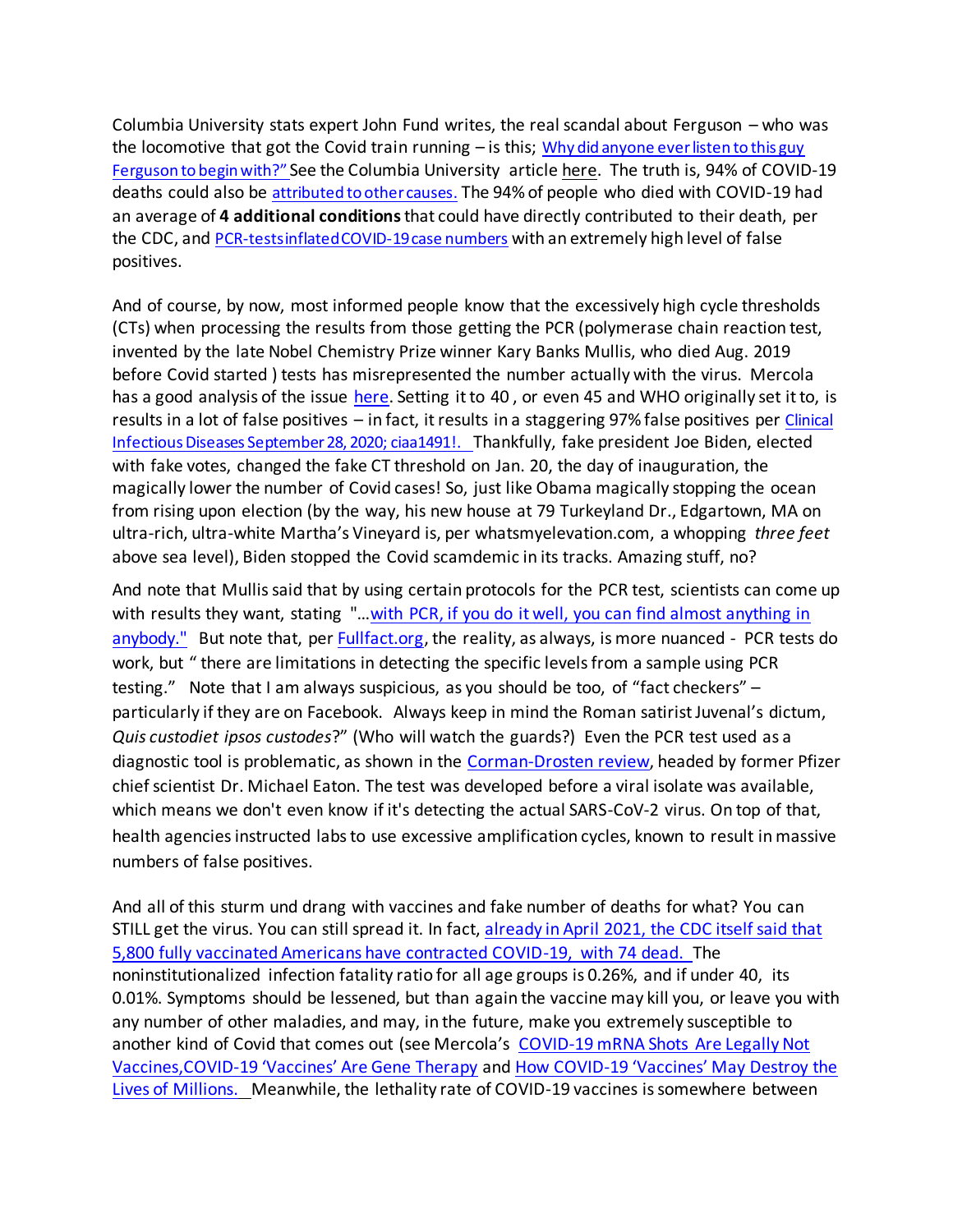0.0024% and 0.0028%, assuming all deaths are reported to the Vaccine Adverse Event Reporting System (VAERS), which is doubtful.

And of course, the vaccine *is* killing people. Just a one story, out of untold numbers: [Man in](https://americanconservativemovement.com/2021/04/17/man-in-drive-thru-vaccine-line-records-man-having-seizures-and-then-the-man-next-them-collapses-too/)  drive-[thru vaccine line has a seizure… and then the next man over collapses, too](https://americanconservativemovement.com/2021/04/17/man-in-drive-thru-vaccine-line-records-man-having-seizures-and-then-the-man-next-them-collapses-too/) . But you can do your own search for these types of stories at your leisure.

And of course, Covid is not "novel." Pandemics Data & Analytics (PANDA), co-founder by Nick Hudson, [tells us](https://articles.mercola.com/sites/articles/archive/2021/04/17/the-ugly-truth-about-covid.aspx?ui=85e25c30771774a6eb5c52638ffecb6adfd58e053c28cca2f6014cb86ed0e8df&sd=20190328&cid_source=dnl&cid_medium=email&cid_content=art1HL&cid=20210417&mid=DM860177&rid=1135061101): "The reality is that the coronavirus is a very close relative, not even a separate subspecies, a very close relative of the 2003 SARS virus. There are seven related coronaviruses known to cause disease in humans, probably many others, and four of them are in general circulation. Annual, global circulation. So the naming of this disease is terribly inconsistent. This is really a rose by any name, SARS. A variant of SARS. It's not novel. [One study](file:///C:/Users/jvann/Desktop/Coronavirus%20Riots%20&%20Election%20misc/Coronvirus%20-%20my%20writings/Research%20Square%20June%2017,%202020) even found that 81% of people not exposed to SARS-CoV-2…were still able to mount an immune response against it, which "suggests at least some built-in immune protection from SARS-CoV-2 …" As evidence, Hudson cites the early case of the Diamond Princess cruise ship, where, of 3,711 passengers and crew (presumably all exposed) 712 (19.2%) tested positive, 46.5% were asymptomatic when tested. Of those showing symptoms, only 9.7% required intensive care and 1.3% (nine) died. [See here for the CDC report.](file:///C:/Users/jvann/Desktop/Coronavirus%20Riots%20&%20Election%20misc/Coronvirus%20-%20my%20writings/CDC.gov%20MMWR%20March%2027,%202020;%2069(12):%20347-352,%20Diamond%20Princess)

Another concern is asymptomatic spread. That is, be very, very afraid of that human next to you! A [JAMA Network Open study later found,](file:///C:/Users/jvann/Desktop/Coronavirus%20Riots%20&%20Election%20misc/Coronvirus%20-%20my%20writings/JAMA%20Netw%20Open.%202020;3(12):e2031756.%20doi:10.1001/jamanetworkopen.2020.31756) in December 2020, that [asymptomatic](https://articles.mercola.com/sites/articles/archive/2020/05/20/do-asymptomatic-carriers-spread-coronavirus.aspx)  [transmission](https://articles.mercola.com/sites/articles/archive/2020/05/20/do-asymptomatic-carriers-spread-coronavirus.aspx) is not a primary driver of infection within households, and [a study in Nature](https://www.nature.com/articles/s41467-020-19802-w)  [Communications](https://www.nature.com/articles/s41467-020-19802-w) also found "there was no evidence of transmission from asymptomatic positive persons to traced close contacts." And before the World Economic Forum found Covid a way to make political and economic hay, originally, WHO wrote that during an influenza pandemic, quarantine of exposed individuals, entry and exit screening and border closure are "not recommended in any circumstance," and a 2021 study published in the [European Journal](https://onlinelibrary.wiley.com/doi/full/10.1111/eci.13484)  [of Clinical Investigation found no significant benefits](https://onlinelibrary.wiley.com/doi/full/10.1111/eci.13484) on COVID-19 case growth in regions using more restrictive nonpharmaceutical interventions (NPIs) such as mandatory stay‐at‐home and business closure orders. Nick Hudson's PANDA [also found "no relationship between lockdowns](https://articles.mercola.com/sites/articles/archive/2021/04/17/the-ugly-truth-about-covid.aspx?ui=85e25c30771774a6eb5c52638ffecb6adfd58e053c28cca2f6014cb86ed0e8df&sd=20190328&cid_source=dnl&cid_medium=email&cid_content=art1HL&cid=20210417&mid=DM860177&rid=1135061101)  [and COVID-19 deaths per million people. The disease followed a trajectory of linear decline](https://articles.mercola.com/sites/articles/archive/2021/04/17/the-ugly-truth-about-covid.aspx?ui=85e25c30771774a6eb5c52638ffecb6adfd58e053c28cca2f6014cb86ed0e8df&sd=20190328&cid_source=dnl&cid_medium=email&cid_content=art1HL&cid=20210417&mid=DM860177&rid=1135061101)  [regardless of whether or not lockdowns were imposed](https://articles.mercola.com/sites/articles/archive/2021/04/17/the-ugly-truth-about-covid.aspx?ui=85e25c30771774a6eb5c52638ffecb6adfd58e053c28cca2f6014cb86ed0e8df&sd=20190328&cid_source=dnl&cid_medium=email&cid_content=art1HL&cid=20210417&mid=DM860177&rid=1135061101)."

Now here is a question: In Haiti, one of the world's poorest countries, even the ever-PC NPR [tells us](https://www.npr.org/sections/goatsandsoda/2021/05/04/992544022/one-of-the-worlds-poorest-countries-has-one-of-the-worlds-lowest-covid-death-rat) they don't wear masks, they don't social distance, zero vaccines have been given, and yet almost nobody is dying from Covid. By the end of April, only 254 deaths had been attributed to Covid – or 22 per million – all with almost ZERO masking, social distancing, massive crowds, *and at report time had not administered a single vaccine.* Haiti's Covid commission, closed its Covid units last fall "due to lack of patients" *And yes, they did do testing*. The NPR story quoting Dr. Bill Pape, the country's equivalent of Dr. Fauci, tells us "*the country has pretty much gone back to the way life was pre-pandemic. Schools are open. Thousands of people packed the northern coastal Port-de-Paix for Carnival in February. Most people don't wear a mask*," he says. Not only have outdoor markets reopened; they were never completely closed. Sheltering in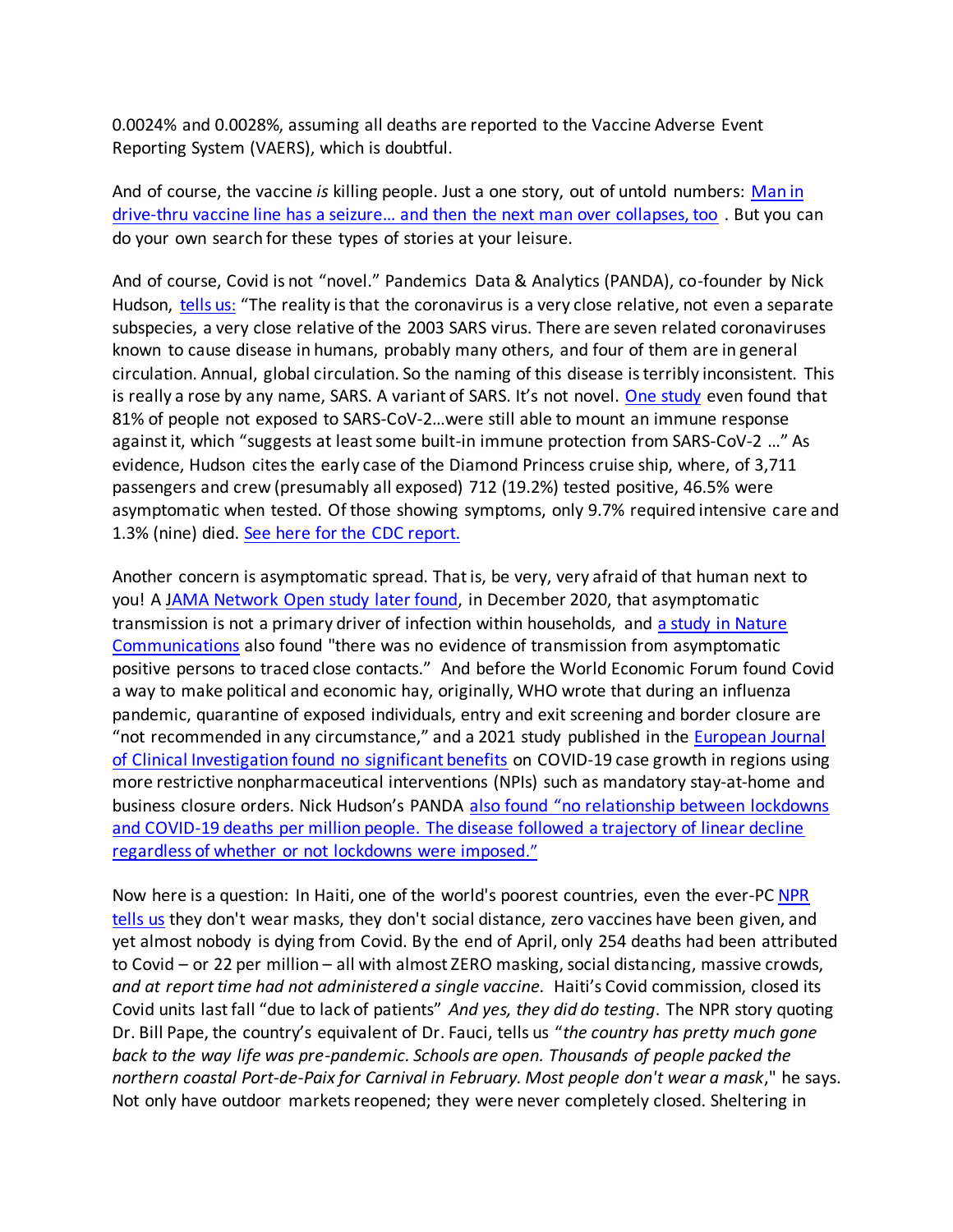place and working from home are luxuries most Haitians can't afford. As the poorest country in the Western Hemisphere, Haitians on average earn less than \$2,000 per year according to the U.N. And most, Pape says, have gone back to work, "because if they don't work, they don't eat, their family doesn't eat," he says. Concern about the pandemic is so minimal that this April, when the World Health Organization-led COVAX program offered Haiti a shipment of AstraZeneca COVID-19 vaccines, the government rejected it. Some suggestions for the low rate is that the average age in Haiti is 23, open air homes, or that deaths are so common it was not really noticed. Maybe. But shouldn't this be examined?

Yet another concern that has been brought up is that mRNA vaccines could provoke prion disease [Creutzfeldt Jakobs Disease, or CJD;](https://www.mayoclinic.org/diseases-conditions/creutzfeldt-jakob-disease/symptoms-causes/syc-20371226) also known as Mad Cow Disease). If you want to review this issue, Technocracy News has a great primer [here.](https://www.technocracy.news/study-mrna-based-vaccines-and-the-risk-of-prion-disease/) In short prions are pathologically misfolded proteins, which might then cause nearby proteins to also get misfolded incorrectly. I won't go into details, but basically the Covid spike shell has a region that has a protein sequence the resembles these "bad" prions. The vaccine churns out proteins that resemble this Covid shell by using the ribosomes to synthesize these spike proteins and create immunity. Issue is if this somehow gets "mucked up" in translation and start synthesizing prions. Is this possible? J. Bart Classen, MD in the journal Microbiology and Infectious Disease, called Covid 19 RNA Based Vaccines and the Risk of Prion Disease says yes. This report also tells us that "Vaccines have been found to cause a host of chronic, late developing adverse events. Some adverse events like type 1 diabetes may not occur until 3-4 years after a vaccine is administered." Another study, examines the issue of prion (think "mad cow disease," mor in humans Creutzfeldt-Jakob disease) entitled [Deadly Prion Brain Diseases & Experimental mRNA](https://www.greenmedinfo.com/blog/study-finds-plausible-link-between-deadly-prion-brain-diseases-experimental-mrna-3?utm_campaign=Daily%20Newsletter%3A%20Deadly%20Prion%20Brain%20Diseases%20%26%20Experimental%20mRNA%20Covid-19%20Vaccines%3A%20Study%20Finds%20Plausible%20Link%20%28TZbuFV%29&utm_medium=email&utm_source=Daily%20Newsletter&_ke=eyJrbF9jb21wYW55X2lkIjogIksydlhBeSIsICJrbF9lbWFpbCI6ICJqdmFubmVAY29tY2FzdC5uZXQifQ%3D%3D)  [Covid-19 Vaccines: Study Finds Plausible Link](https://www.greenmedinfo.com/blog/study-finds-plausible-link-between-deadly-prion-brain-diseases-experimental-mrna-3?utm_campaign=Daily%20Newsletter%3A%20Deadly%20Prion%20Brain%20Diseases%20%26%20Experimental%20mRNA%20Covid-19%20Vaccines%3A%20Study%20Finds%20Plausible%20Link%20%28TZbuFV%29&utm_medium=email&utm_source=Daily%20Newsletter&_ke=eyJrbF9jb21wYW55X2lkIjogIksydlhBeSIsICJrbF9lbWFpbCI6ICJqdmFubmVAY29tY2FzdC5uZXQifQ%3D%3D) also explores this issue at a possibility, as does an [article by Janet Phelan,](https://www.activistpost.com/2021/05/science-journals-support-claim-that-pfizer-covid-vaccine-may-cause-deadly-neurodegenerative-disease.html?utm_source=feedburner&utm_medium=feed&utm_campaign=Feed%3A+ActivistPost+%28Activist+Post%29) reviewing an article published in the journal Microbiology and Infectious Diseases, in an article entitled *[Covid-19 RNA Based Vaccines and the Risk of Prion Disease.](https://scivisionpub.com/pdfs/covid19-rna-based-vaccines-and-the-risk-of-prion-disease-1503.pdf)*

The article *[Science Journals Support Claim that Pfizer Covid Vaccine May Cause Deadly](https://www.activistpost.com/2021/05/science-journals-support-claim-that-pfizer-covid-vaccine-may-cause-deadly-neurodegenerative-disease.html)  [Neurodegenerative Disease](https://www.activistpost.com/2021/05/science-journals-support-claim-that-pfizer-covid-vaccine-may-cause-deadly-neurodegenerative-disease.html)* points out:

*"A recent article published in the scientific journal Microbiology and Infectious Diseases makes the claim that the mRNA Pfizer Covid vaccine may contain prions which cause deadly neurodegenerative disease, sometimes called 'Creutzfeldt-Jakob' or 'Mad Cow' disease. The article, titled 'COVID[-19 RNA Based Vaccines and the Risk of Prion Disease,](https://scivisionpub.com/pdfs/covid19-rna-based-vaccines-and-the-risk-of-prion-disease-1503.pdf)' was published in January of 2021 and has been studiously ignored by major media, which has focused its efforts on encouraging individuals to take the jab….The paper goes on to state that 'The folding of TDP-43 and FUS into their pathologic prion confirmations is known to cause ALS, front temporal lobar degeneration, Alzheimer's disease and other neurological degenerative diseases.' In other words, the Pfizer mRNA vaccine may have the capability of turning brains to mush."* 

Interestingly, in searching for details on this, the usual scam google search showed up their also usual algorithm based propagandists stating this was impossible. This indeed may be so, and I suspect it is, so won't spend any more time on this, but the reader will have to forgive me if I have just a tad of skepticism from all the fake news fact checkers. As one example of naysayers, see this article in *[Science Based Medicine](https://sciencebasedmedicine.org/tag/j-bart-classen/)* . But last I checked, science was supposed to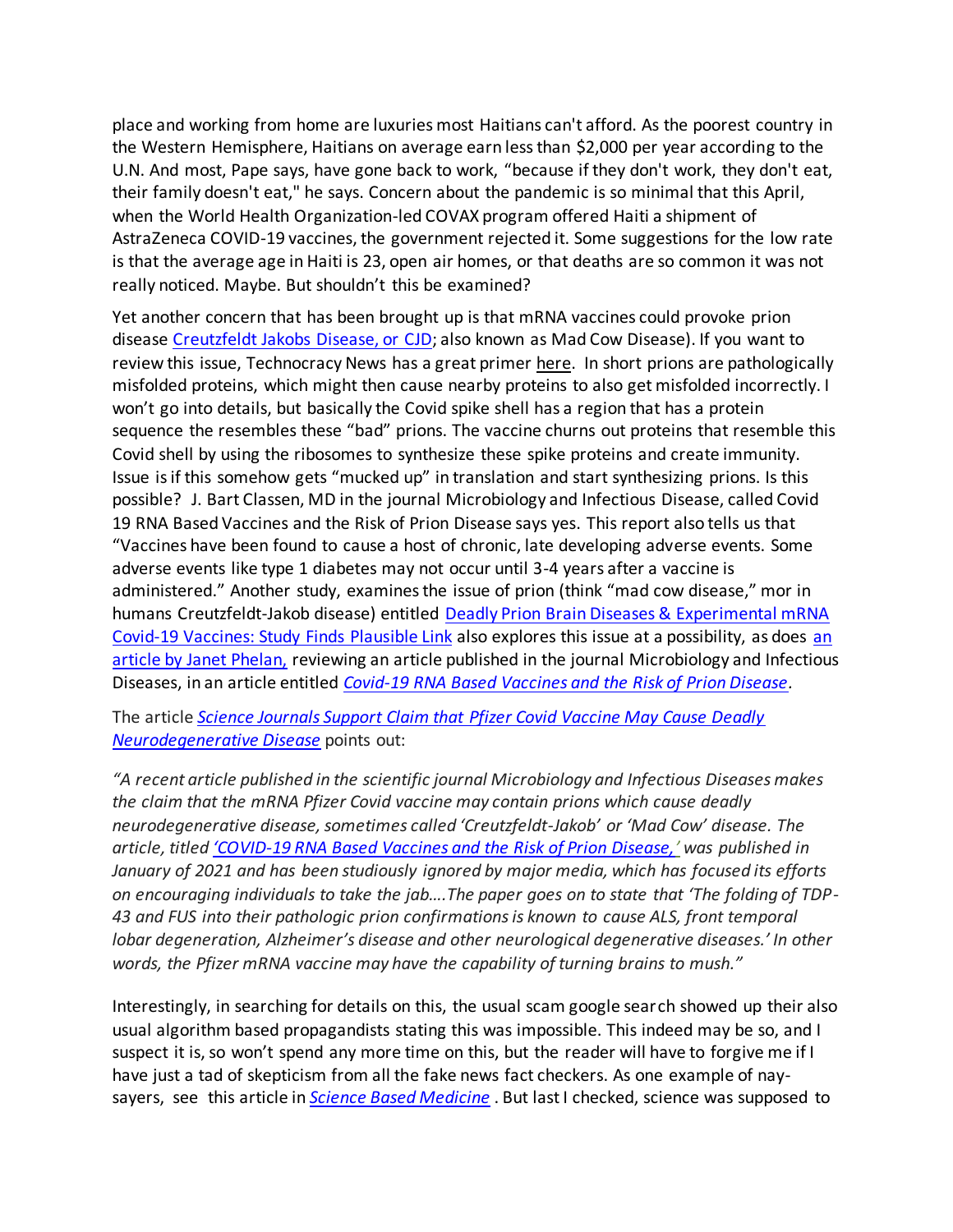be skeptical and inquiring… not the usual ignorance displayed by the politically correct fake news that wants to squelch any inquiry. Classen may well be wrong, but these anti-science leftists are even MORE wrong in that they don't even get what science *is –* viz, *inquiry.* I assume this prion issue won't be an issue…. at least hope so!

Would you like it to get worse? I can help you there! Turns out that vaccine makers have destroyed vaccine safety studies, making it almost impossible to assess long term safety. And as of April 1, 2021, VAERS had received 56,869 adverse events after the shot, including 7,971 serious injuries and 2,342 deaths. Of those deaths, 28% occurred within 48 hours of vaccination. The youngest person to die was 18 years old. In a JAMA article [\(JAMA](https://jamanetwork.com/journals/jama/fullarticle/2776787)  [2021;325\(10\):918-921\)](https://jamanetwork.com/journals/jama/fullarticle/2776787) Moncref Slaoui, Ph.D., chief scientific adviser for Operation Warp Speed says "it's very important that we unblind the trial at once and offer the placebo group vaccines" because trial participants "should be rewarded" for their participation. [Mercola then asks](https://articles.mercola.com/sites/articles/archive/2021/04/20/coronavirus-vaccine-safety-studies.aspx?ui=85e25c30771774a6eb5c52638ffecb6adfd58e053c28cca2f6014cb86ed0e8df&sd=20190328&cid_source=dnl&cid_medium=email&cid_content=art1HL&cid=20210420&mid=DM862862&rid=1137545961): "*All of these statements violate the very basics of what a safety trial needs, which is a control group against which you can compare the effects of the drug or vaccine in question over the long term. I find it inconceivable that unblinding is even a consideration at this point, seeing how the core studies have not even concluded yet. The only purpose of this unblinding is to conceal the fraud that these vaccines are safe… So, before the initial studies are even completed, vaccine makers and regulatory agencies are now deciding to forgo long-term safety evaluations altogether by giving placebo recipients the real McCoy, and so-called bioethicists are actually supporting this madness*." *The [BMJ has the same concern:](https://www.bmj.com/content/371/bmj.m4956)* "*Although the FDA has granted the vaccines emergency use authorization, to get full license approval two years of follow-up data are needed. The data are now likely to be scanty and less reliable given that the trials are effectively being unblinded*." Mercola then asks:

*"Vaccine mandates are being justified on the premise that the benefit to the community supersedes the risk of individual harm. In other words, it's OK if some people are harmed by the vaccine because the overall benefit to society is more important. Yet here they're saying that participants in the control groups are being harmed by not getting the vaccine, so therefore vaccine makers have an obligation to give it to them before the long-term studies are completed. This is the complete opposite argument used for mandatory vaccination. If we are to accept the "greater good" justification for vaccination, then people who agree to participate in a study, and end up getting a placebo, need to roll the dice and potentially sacrifice their health "for the greater good." Here, the greater good is the study itself, the results of which are of crucial importance for public health decisions. Without this data, we will never know whether the vaccines work in the long term and/or what their side effects are. If an individual in the control group gets COVID-19, then that's the price of scientific participation for the greater good of society, just as when a vaccinated person gets harmed, that's considered an acceptable price for creating vaccineinduced herd immunity. Put another way, when it comes to mandating vaccines, harm to the individual is acceptable, but when it comes to doing proper safety studies, all of a sudden, harm to the individual is not acceptable, and protecting the controls is more important than protecting the integrity of the research. The fact*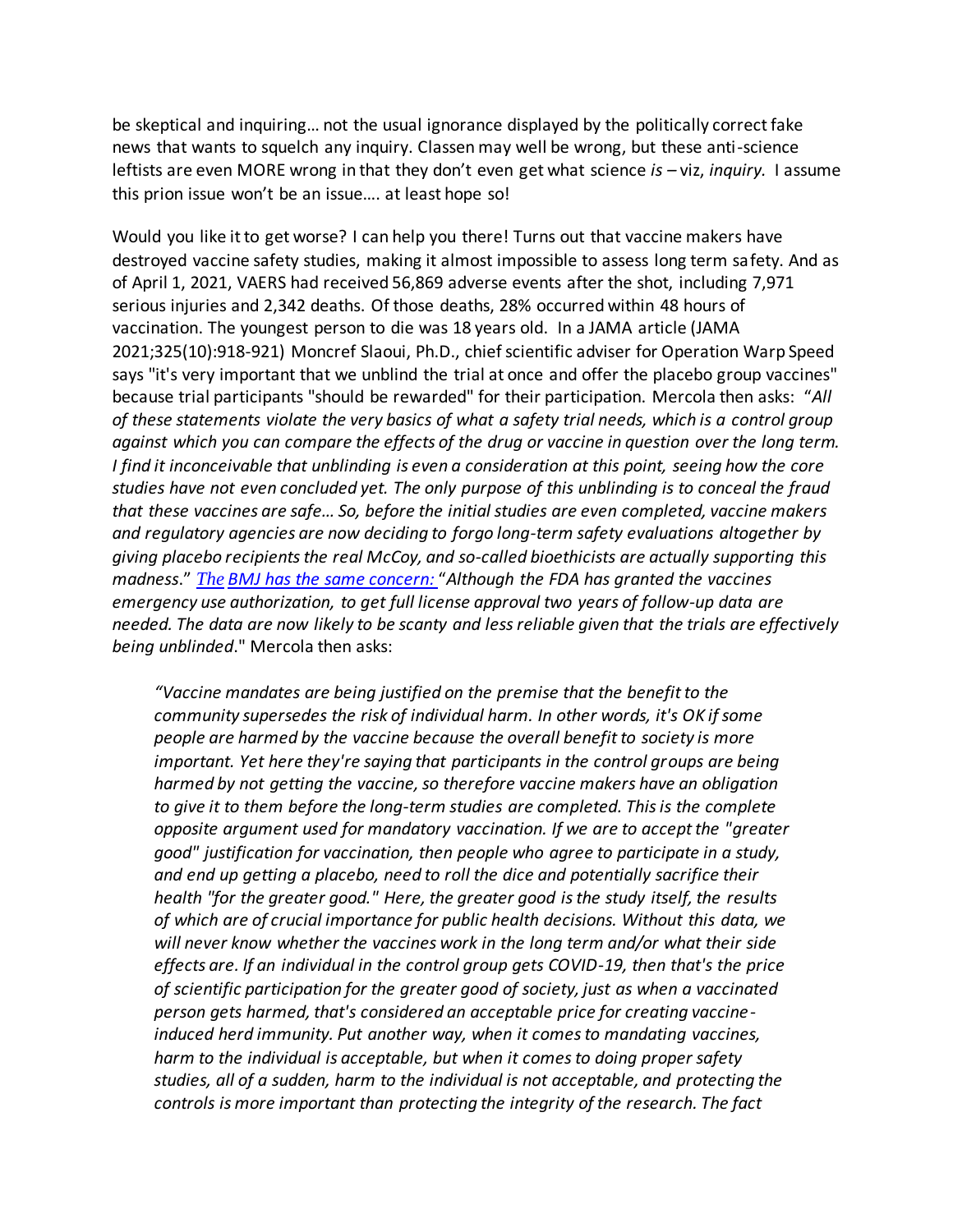*that they're this inconsistent in their "ethics" could be viewed as proof positive that public health isn't even a remote concern."*

But, as Dr. Steven Goodman, associate dean of clinical and translational research at Stanford University, says in *[JAMA](file:///C:/Users/jvann/Desktop/Coronavirus%20Riots%20&%20Election%20misc/Coronvirus%20-%20my%20writings/JAMA%202021;325(10):918-921):*

*"By unblinding trial participants, 'you lose a valid comparison group. There will be this sense, and it will be sort of true, that the study is over.' Unlike, say, a highly effective cancer drug, 'the vaccine is not literally a life-and-death issue today and tomorrow' for most trial participants, Goodman said. So, he noted, those running COVID-19 vaccine trials shouldn't feel obligated to unblind participants and vaccinate placebo recipients right away. Doing so implies 'you can just blow up the trial' on the basis of promising preliminary results, establishing 'an ethical model for future trials that we maybe don't want to set,'* Goodman *said."*



So… now we have a new precedent where vaccine and drug studies are "completed" without control group. "Follow the science?" OK. This is science?? An if we are "following the science," then *why* did former CDC director Robert Redfield receive *death threats* after coming to think the virus came out of a lab, not zoonotic See [DailyMail](https://www.dailymail.co.uk/news/article-9649771/Ex-CDC-director-received-death-threats-said-believed-COVID-19-originated-lab.html)[, Fox,](https://www.foxnews.com/health/ex-cdc-director-redfield-says-he-received-death-threats-after-mentioning-lab-leak-theory) or the [UK's Sun](https://www.the-sun.com/news/3014724/cdc-robert-redfield-death-threats-scientists-covid-wuhan-lab/) (most of the bought and paid for US fake news ignored this, of course.) This reminds me of a global warming skeptic out of Univ. of Winnipeg, Dr. Tim Ball has received hate mail and death threat,

like Redfield, with such messages as, "If you continue to speak out, you won't live to see further global warming..." Both faux global warming and Covid research is supposed to be about "science." Really? Writes Ball: **I***t's hard to imagine Niels Bohr responding to Albert Einstein's letter questioning quantum mechanics with a statement like: 'If you continue to speak out, you won't live to see further quantum mechanics...*'" and then added it is "Only a false religion needs hate mail, threats, courts of inquisition and Hollywood movies to sustain it." (<http://www.humanevents.com/article.php?id=19927> ).

Oh, and did I mention [TrialSite News reports](https://trialsitenews.com/did-pfizer-fail-to-perform-industry-standard-animal-testing-prior-to-initiation-of-mrna-clinical-trials/) that [Pfizer](https://articles.mercola.com/sites/articles/archive/2021/01/29/pfizer-admits-vaccine-does-not-prevent-covid.aspx) documents submitted to the European Medicines Agency [EMA] reveal the *company "did not follow industry-standard quality management practices during preclinical toxicology studies … as key studies did not meet good laboratory practice (GLP)."*

Finally, neither reproductive toxicity nor genotoxicity (DNA mutation) studies were performed, both of which are considered critical when developing a new drug or vaccine for human use. The problems now surfacing matter greatly, as they significantly alter the risk-benefit analysis underlying the vaccines' emergency use authorization. As reported by TrialSite News article above: *"Recently, there has been speculation regarding potential safety signals associated with COVID-19 mRNA vaccines. Many different unusual, prolonged, or delayed reactions have been*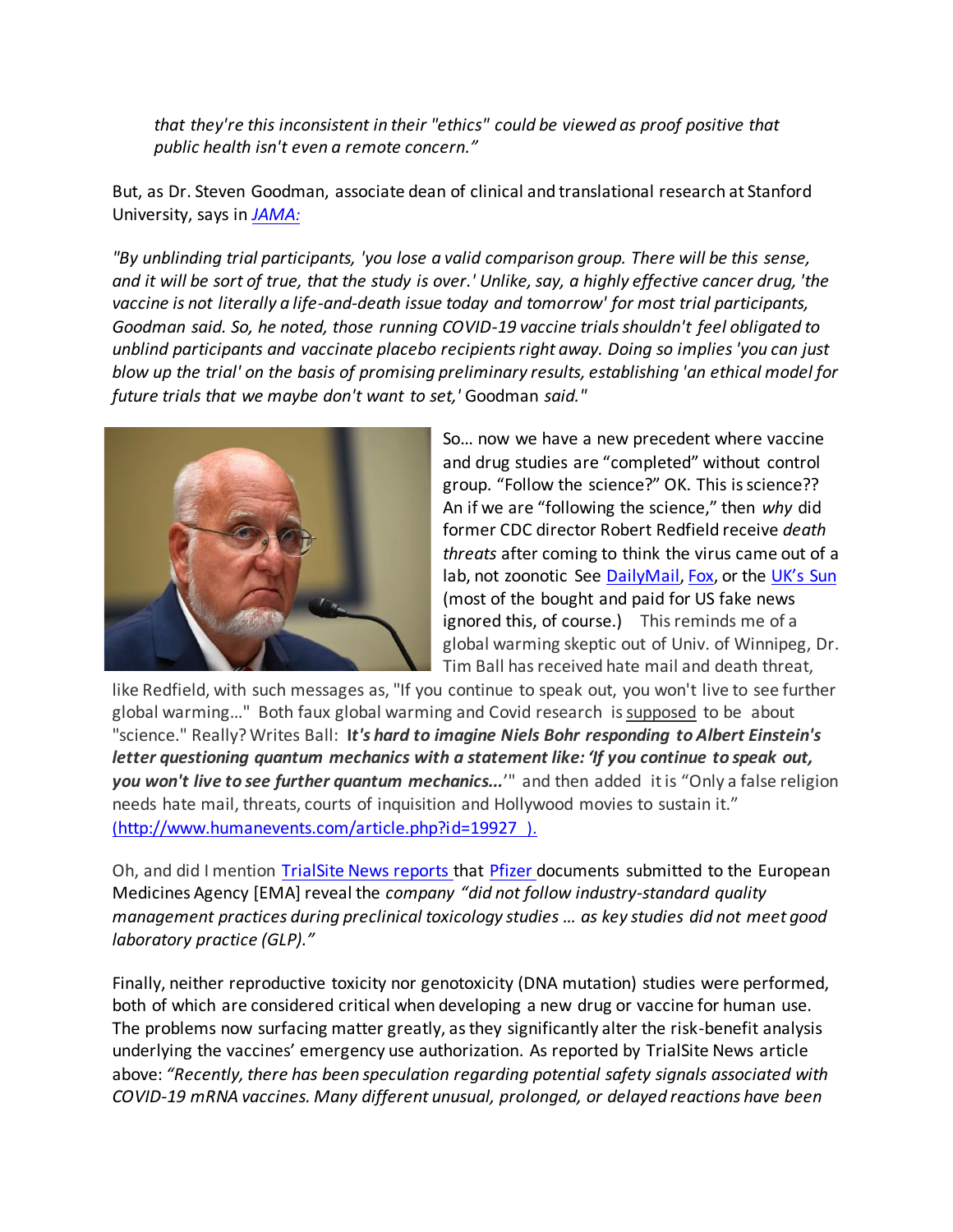*reported, and often these are more pronounced after the second shot. Women have reported changes in menstruation after taking mRNA vaccines. Problems with blood clotting (coagulation) — which are also common during COVID-19 disease — are also reported. In the case of the Pfizer COVID mRNA vaccine, these newly revealed documents raise additional questions about both the genotoxicity and reproductive toxicity risks of this product.Standard studies designed to assess these risks were not performed in compliance with accepted empirical research standards. Furthermore, in key studies designed to test whether the vaccine remains near the injection site or travels throughout the body, Pfizer did not even use the commercial vaccine (BNT162b2) but instead relied on a 'surrogate' mRNA producing the luciferase protein. These new disclosures seem to indicate that the U.S. and other governments are conducting a massive vaccination program with an incompletely characterized experimental vaccine. It is certainly understandable why the vaccine was rushed into use as an experimental product under emergency use authority, but these new findings suggest that routine quality testing issues were overlooked in the rush to authorize use. People are now receiving injections with an mRNA gene therapy-based vaccine, which produces the SARS-CoV-2 spike protein in their cells, and the vaccine may be also delivering the mRNA and producing spike protein in unintended organs and tissues (which may include ovaries)." In fact, in the first post-mortem study of a patient vaccinated against SARS-Cov2,* [reported in June 2021 on the Hal Turner show,](https://halturnerradioshow.com/index.php/en/news-page/world/global-time-bomb-first-case-of-postmortem-study-of-patient-vaccinated-against-sars-cov-2-mrna-found-in-every-organ-of-the-body)  *as well as in the International Journal of Infectious Diseases, published* [in Science Direct](https://www.sciencedirect.com/science/article/pii/S1201971221003647)*, they reported "viral RNA was found in every organ of the body." In other words, the vaccine did not stop the virus from entering every organ in the body – which means the spike proteins did as well. There are antibodies that the vaccine creates, but that's immaterial in that it is the spike S1 protein doing the damage. If correct, everyone getting the shot will eventually have adverse effects, in that the spike proteins will bind to the ACE2 receptors all over the body. With viral RNA in every organ after vaccine, either a.) the vaccine doesn't work at all, or b.) the virus is enjoying Antibody Dependent Enhancement, meaning the virus will spread faster* in those vaccinated. In this case, if you read the report at the link above, basically the patient got the vaccine, which in turn got him hospitalized with ulcerative colitis due to blood clots, then during his hospitalization he got infected by an asymptomatic hospital roommate, the vaccine either didn't protect him, or made it worse, and died 4 days later.

As the famed physicist Richard Feynman wrote in his work in Six Easy Pieces: Essentials of Physics: "*There is a popular misconception that science is an impersonal, dispassionate, and thoroughly objective enterprise. Whereas most other human activities are dominated by fashions, fads and personalities, science is supposed to be constrained by agreed rules of procedure and rigorous tests. It is the results that count, not the people who produce them. This is, of course, manifest nonsense. Science is a people driven activity like all human endeavour, and just as subject to fashion and whim. In this case, fashion is set not so much by choice of subject matter, but the way scientists think about the world*." And, unfortunately, there is one way to think about the world - the politically correct way. Or think of the not-so-brilliant Richard Parncutt, professor of music at Graz Univ. in Austria. This "Einstein" opposes the death penalty for mass murderers, but once called for the execution of "influential climate deniers." No word from our mad doktor how, in his deluded world, a climate denier – whose philosophy